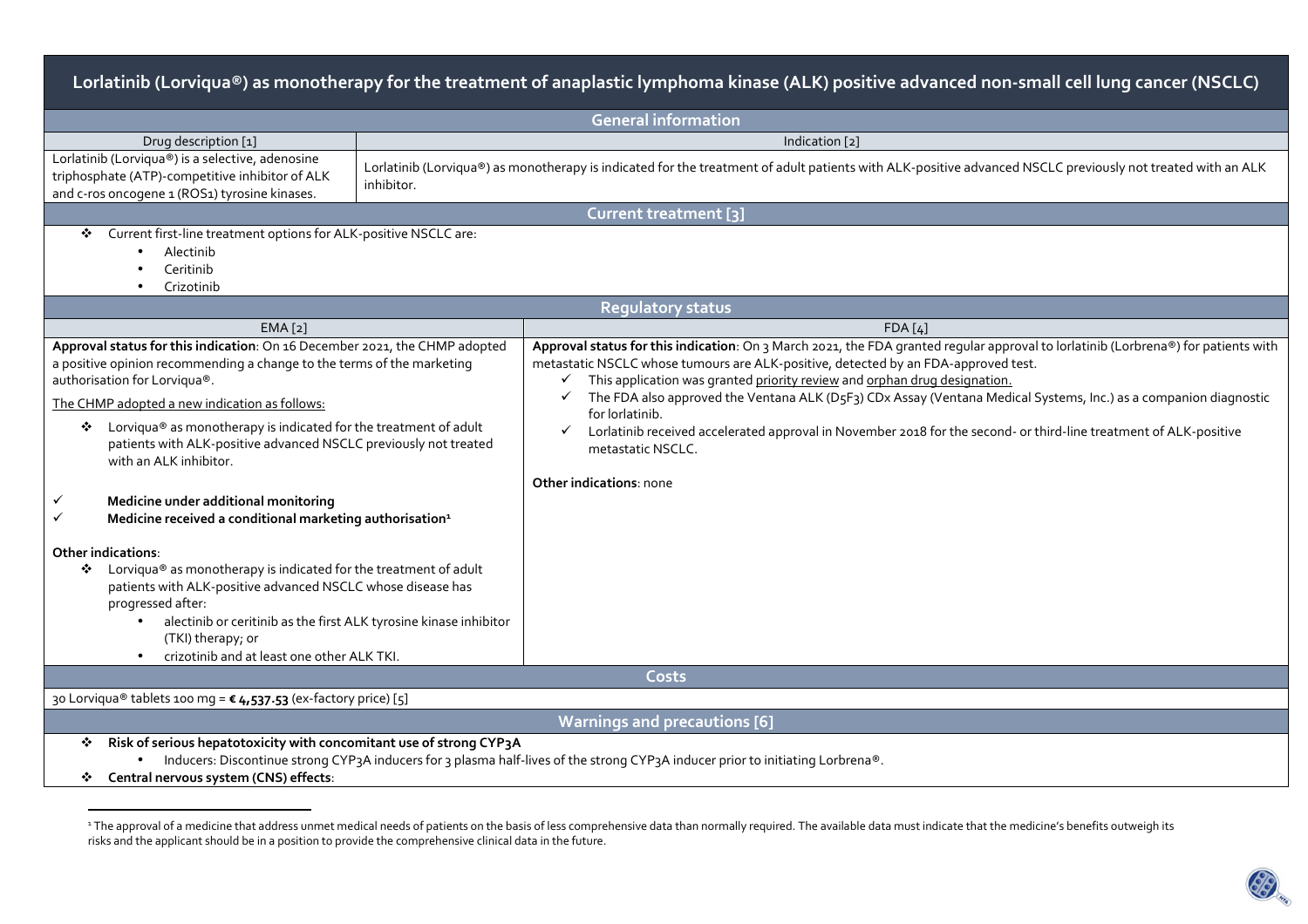|  | CNS effects include seizures, psychotic effects and changes in cognitive function, mood (including suicidal ideation), speech, mental status, and sleep. |  |  |  |  |  |
|--|----------------------------------------------------------------------------------------------------------------------------------------------------------|--|--|--|--|--|
|--|----------------------------------------------------------------------------------------------------------------------------------------------------------|--|--|--|--|--|

•Withhold and resume Lorbrena® at same or reduced dose or permanently discontinue Lorbrena® based on severity.

## **Hyperlipidemia:**

- Initiate or increase the dose of lipid-lowering agents.
- •Withhold and resume Lorbrena<sup>®</sup> at same or reduced dose based on severity.
- ❖ **Atrioventricular block:** 
	- Withhold and resume Lorbrena® at same or reduced dose based on severity.

## ÷ **Interstitial lung disease (ILD)/pneumonitis:**

- •Immediately withhold Lorbrena® in patients with suspected ILD/pneumonitis.
- •Permanently discontinue Lorbrena® for treatment-related ILD/pneumonitis of any severity.
- **Hypertension:** 
	- •Monitor blood pressure after 2 weeks and then at least monthly during treatment.
	- For severe hypertension, withhold Lorbrena®, then dose reduce or permanently discontinue.
- • **Hyperglycemia:** 
	- •Assess fasting serum glucose prior to starting Lorbrena® and regularly during treatment.
	- •If not adequately controlled with optimal medical management, withhold Lorbrena®, then consider dose reduction or permanently discontinue, based on severity.
- **Embryo-foetal toxicity:** 
	- •Can cause foetal harm. Advise females of reproductive potential of the potential risk to a foetus.
	- •Advise males and females of reproductive potential to use an effective non-hormonal method of contraception.

## **Additional information [1]**

- $\mathcal{L}_{\mathcal{P}}$ Treatment with lorlatinib should be initiated and supervised by a physician experienced in the use of anticancer medicinal products.
- ❖ Detection of ALK-positive NSCLC is necessary for selection of patients for treatment with lorlatinib because these are the only patients for whom benefit has been shown.
- ❖ Assessment for ALK-positive NSCLC should be performed by laboratories with demonstrated proficiency in the specific technology being utilised. Improper assay performance can lead to unreliable test results.

| Study characteristics [7-10]                                                                                                     |                                                                    |                                                                                                                                                                                                                          |  |                 |                  |                                                 |                                                                        |                                         |  |  |
|----------------------------------------------------------------------------------------------------------------------------------|--------------------------------------------------------------------|--------------------------------------------------------------------------------------------------------------------------------------------------------------------------------------------------------------------------|--|-----------------|------------------|-------------------------------------------------|------------------------------------------------------------------------|-----------------------------------------|--|--|
| Trial name                                                                                                                       | Intervention<br>Comparator (C)<br><b>PE</b><br>$\mathsf{n}$<br>(I) |                                                                                                                                                                                                                          |  | Characteristics | <b>Biomarker</b> |                                                 | Publication(s)                                                         |                                         |  |  |
| <b>CROWN</b><br>NCT03052608,<br>Study B7461006                                                                                   | 296                                                                | oral lorlatinib<br>oral crizotinib<br>PFS as<br>ongoing <sup>2</sup> , global,<br>at a dose of 250<br>at a dose of<br>randomised,<br>assessed by<br>mg twice<br>100 mg<br>phase 3 trial<br><b>BICR</b><br>daily<br>daily |  | <b>ALK</b>      | Pfizer           | [9]                                             |                                                                        |                                         |  |  |
| <b>Efficacy</b> (I vs. C); interim analysis data                                                                                 |                                                                    |                                                                                                                                                                                                                          |  |                 |                  |                                                 |                                                                        | Safety (I vs. C), interim analysis data |  |  |
| Patients who had had disease progression or died by the time of the data cutoff: 28% vs. 59%                                     |                                                                    |                                                                                                                                                                                                                          |  |                 |                  | Grade 3 AEs: n= 87/149 (58%) vs. n=67/142 (47%) |                                                                        |                                         |  |  |
| Patients who were alive without disease progression at 12 months: 78% (95% Cl, 70-84) vs. 39% (95% Cl, 30-48); HR 0.28; 95% Cl,  |                                                                    |                                                                                                                                                                                                                          |  |                 |                  |                                                 | Grade 4 AEs: n=21/149 (14%) vs. N=12/142 (8%)                          |                                         |  |  |
| $0.19 - 0.41$ ; $p < 0.001$                                                                                                      |                                                                    |                                                                                                                                                                                                                          |  |                 |                  |                                                 | Serious AEs: n=51/149 (34%) vs. n=39/142 (27%)                         |                                         |  |  |
| Patients with PFS at 12 months (as assessed by the investigators): 80% (95% Cl, 73-86) vs. 35% (95% Cl, 27-43); HR 0.21; 95% Cl, |                                                                    |                                                                                                                                                                                                                          |  |                 |                  |                                                 | Fatal AEs: n=7/149 (5%) vs. n=7/142 (5%)                               |                                         |  |  |
| $0.14 - 0.31$                                                                                                                    |                                                                    |                                                                                                                                                                                                                          |  |                 |                  |                                                 | Adverse events leading to treatment discontinuation: n=10/149 (7%) vs. |                                         |  |  |
| OS: NE-NE                                                                                                                        |                                                                    |                                                                                                                                                                                                                          |  |                 |                  |                                                 |                                                                        | n=13/142 (9%)                           |  |  |
| Patients with a confirmed objective response as assessed by BICR: 76% (95% CI, 68-83) vs. 58% (95% CI, 49-66)                    |                                                                    |                                                                                                                                                                                                                          |  |                 |                  |                                                 |                                                                        |                                         |  |  |

<sup>&</sup>lt;sup>2</sup> The CROWN trial is currently ongoing; estimated study completion date is 02/2024.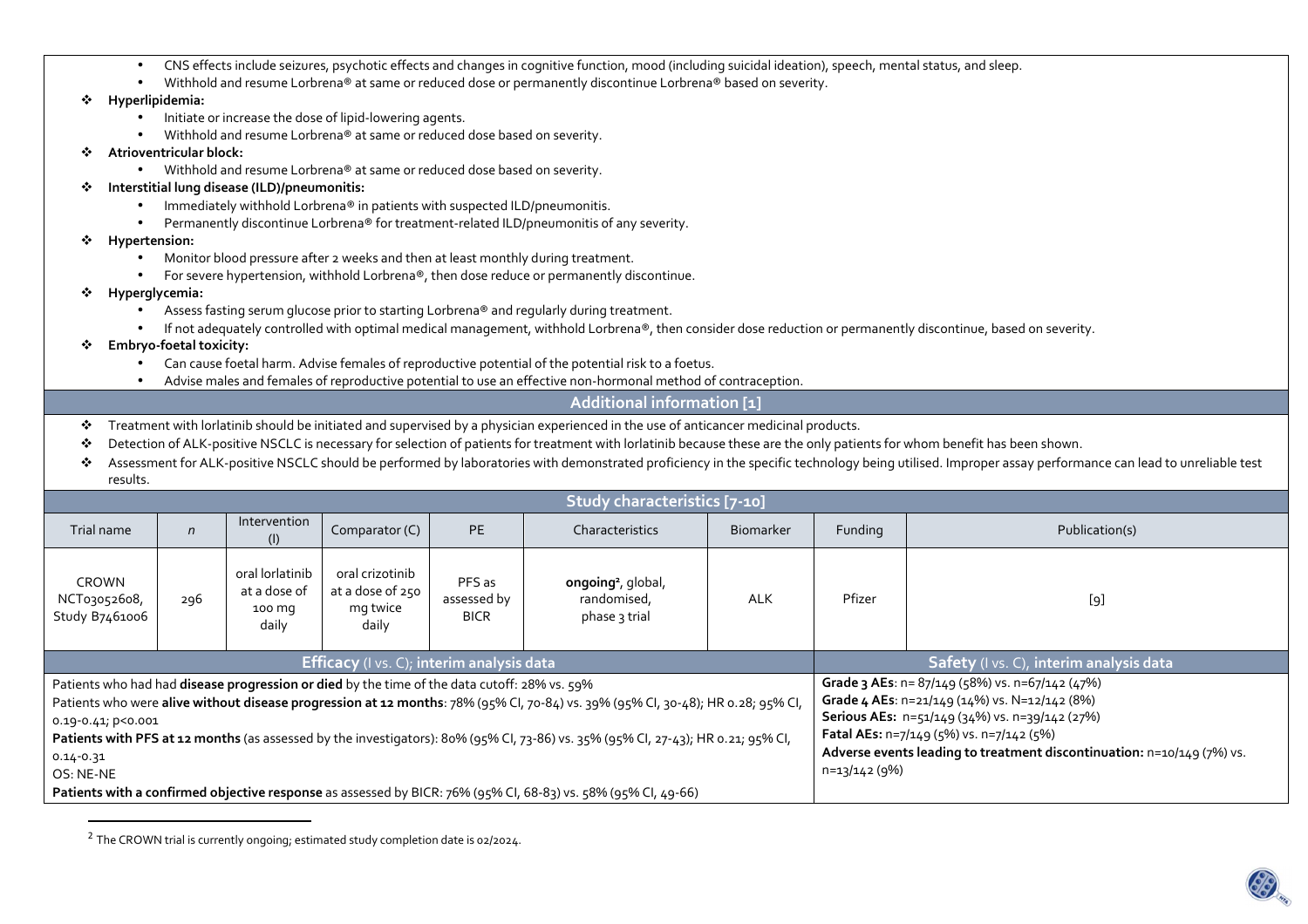|                                                                                                                          | Patients with a response that lasted at least 12 months: 70% vs. 27%                                                            |                  |                                                                                                                              |                      |                          |  |  |
|--------------------------------------------------------------------------------------------------------------------------|---------------------------------------------------------------------------------------------------------------------------------|------------------|------------------------------------------------------------------------------------------------------------------------------|----------------------|--------------------------|--|--|
|                                                                                                                          | Patients with measurable or non-measurable CNS metastases at baseline with a confirmed objective intracranial response (as      |                  |                                                                                                                              |                      |                          |  |  |
|                                                                                                                          | assessed by BICR): 66% (95% Cl, 49-80) vs. 20% (95% Cl, 9-36); complete intracranial response in 61% vs. 15%                    |                  |                                                                                                                              |                      |                          |  |  |
|                                                                                                                          | Patients with a duration of intracranial response of at least 12 months: 72% vs. 0%.                                            |                  |                                                                                                                              |                      |                          |  |  |
|                                                                                                                          | Patients with measurable CNS metastases at baseline who had an intracranial response (n=30): 82% (95% Cl, 57-96) vs. 23%        |                  |                                                                                                                              |                      |                          |  |  |
| (95% Cl, 5-54); complete response in 71% vs. 8%                                                                          |                                                                                                                                 |                  |                                                                                                                              |                      |                          |  |  |
|                                                                                                                          | Patients who were alive without CNS progression at 12 months: 96% (95% Cl, 91-98) vs. 60% (95% Cl, 49-69); HR 0.07; 95% Cl      |                  |                                                                                                                              |                      |                          |  |  |
| $0.03 - 0.17$                                                                                                            |                                                                                                                                 |                  |                                                                                                                              |                      |                          |  |  |
|                                                                                                                          | Deaths in the intention-to-treat population at the time of data-cutoff: 15% vs. 19%; HR for death 0.72 (95% CI, 0.41-1.25); the |                  |                                                                                                                              |                      |                          |  |  |
| between-group difference in OS was not significant.                                                                      |                                                                                                                                 |                  |                                                                                                                              |                      |                          |  |  |
|                                                                                                                          |                                                                                                                                 |                  |                                                                                                                              |                      |                          |  |  |
| <b>Patient-Reported Outcomes</b>                                                                                         |                                                                                                                                 |                  |                                                                                                                              |                      |                          |  |  |
| ❖                                                                                                                        | Mean (±SE) baseline scores in measures of global QoL were 64.6±1.82 in the lorlatinib group and 59.8±1.90 in the                |                  |                                                                                                                              |                      |                          |  |  |
| crizotinib group.                                                                                                        |                                                                                                                                 |                  |                                                                                                                              |                      |                          |  |  |
| ❖                                                                                                                        | Patients in the lorlatinib group had a significantly greater overall improvement from baseline in global QoL than those         |                  |                                                                                                                              |                      |                          |  |  |
| who received crizotinib (estimated mean difference, 4.65; 95% CI, 1.14-8.16), although the difference was not clinically |                                                                                                                                 |                  |                                                                                                                              |                      |                          |  |  |
| meaningful.                                                                                                              |                                                                                                                                 |                  |                                                                                                                              |                      |                          |  |  |
| Improvements in QoL were seen as early as cycle 2 and were maintained over time in the lorlatinib group.<br>❖            |                                                                                                                                 |                  |                                                                                                                              |                      |                          |  |  |
|                                                                                                                          |                                                                                                                                 |                  | ESMO-MCBS version 1.1 [11]                                                                                                   |                      |                          |  |  |
|                                                                                                                          |                                                                                                                                 |                  | The ESMO-MSBS can yet not be applied because the median PFS is not available and the OS data is immature (interim analysis). |                      |                          |  |  |
| Risk of bias (RCT) [12]                                                                                                  |                                                                                                                                 |                  |                                                                                                                              |                      |                          |  |  |
| Adequate generation of                                                                                                   |                                                                                                                                 |                  | Selective outcome                                                                                                            | Other aspects which  |                          |  |  |
| randomisation sequence                                                                                                   | Adequate allocation concealment                                                                                                 | <b>Blinding</b>  | reporting unlikely                                                                                                           | increase the risk of | <b>Risk of bias</b>      |  |  |
|                                                                                                                          |                                                                                                                                 | no, open-label   | unclear <sup>3</sup>                                                                                                         | bias                 |                          |  |  |
| yes                                                                                                                      |                                                                                                                                 | yes <sup>4</sup> | unclear                                                                                                                      |                      |                          |  |  |
|                                                                                                                          |                                                                                                                                 |                  |                                                                                                                              |                      | First published: 01/2022 |  |  |
|                                                                                                                          |                                                                                                                                 |                  |                                                                                                                              |                      | Last updated: $03/2022$  |  |  |
|                                                                                                                          |                                                                                                                                 |                  |                                                                                                                              |                      |                          |  |  |

Abbreviations: AE=adverse event, AJ=adjustment, ALK=anaplastic lymphoma kinase, ATP= adenosine triphosphate, C=comparator, CHMP=Committee for Medicinal Products for Human Use, CI=confidence interval, CNS=central nervous system, EMA=European Medicines Agency, ESMO-MCBS= European Society of Medical Oncology – Magnitude of Clinical Benefit Scale, FDA=Food and Drug Administration, FM=final magnitude of clinical benefit grade, HR=hazard ratio, I=intervention, ILD=interstitial lung disease, Int.=intention, MG=median gain, n=number of patients, NE=not estimable, NSCLC=non-small cell lung cancer, OS=overall survival, PE=primary endpoint, PFS=progression-free surviv PM=preliminary grade, QoL=quality of life, ROS1= c-ros oncogene 1, SAE=serious adverse event, ST=standard treatment, TKI=tyrosine kinase inhibitor

## **References:**

- 1. European Medicines Agency (EMA). Lorviqua: EPAR Product Information. [Available from: https://www.ema.europa.eu/en/documents/productinformation/lorviqua-epar-product-information\_en.pdf].
- 2. European Medicines Agency (EMA). Medicines. Lorviqua. [Available from: https://www.ema.europa.eu/en/medicines/human/summariesopinion/lorviqua-0].

 $^3$  The CROWN trial is currently ongoing; interim analysis data available.

<sup>4</sup> The trial was designed by the sponsor and members of the steering committee. Data were collected by the investigators and analysed by the sponsor.